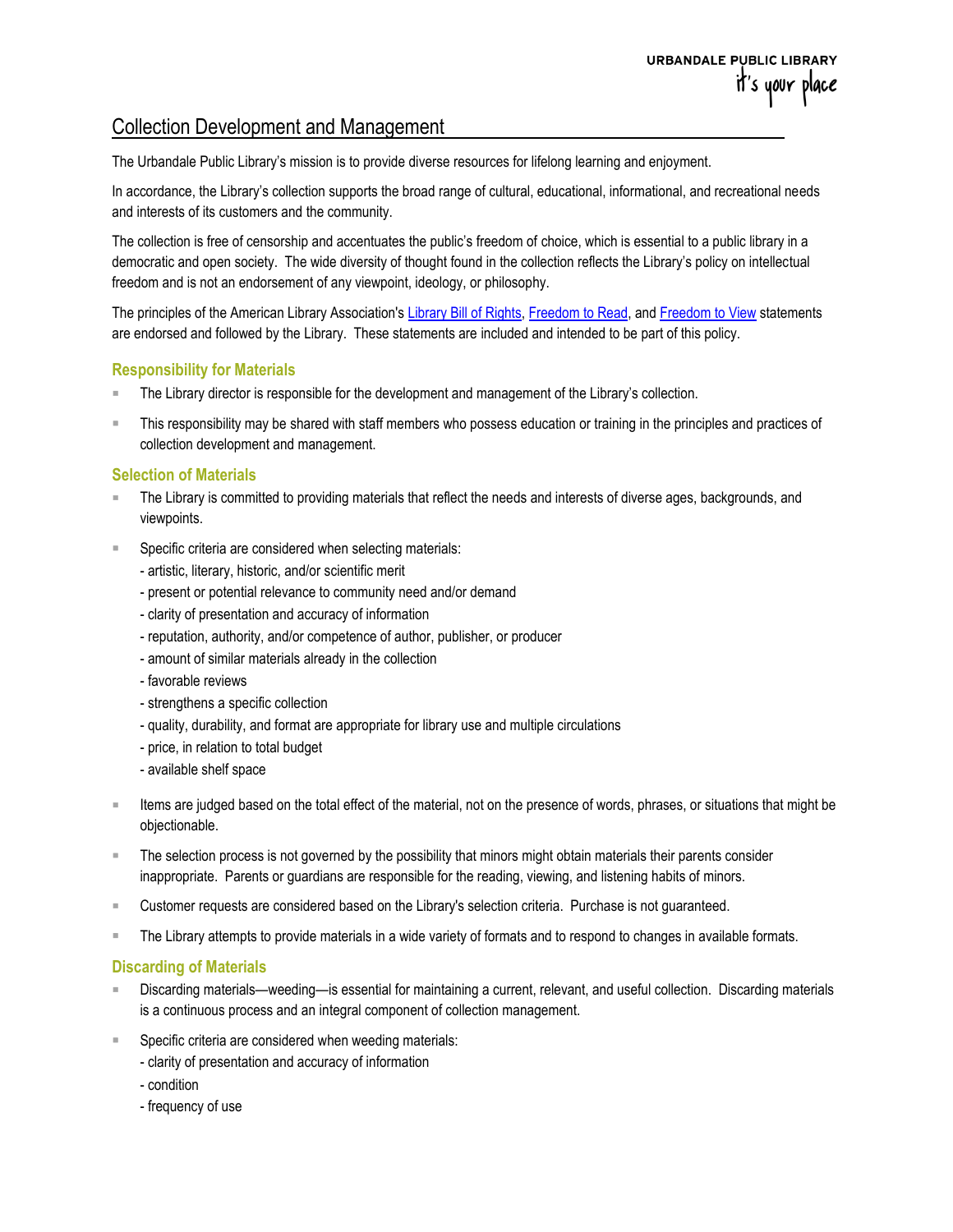- relevance to community need and/or demand
- amount of similar materials in the collection
- relationship to other materials in the collection
- availability of more suitable materials
- written by Iowa authors or content is of local interest
- expense of replacement
- superseded by other editions
- available shelf space
- Materials discarded due to loss or damage are not automatically replaced. Replacement is based on the Library's selection criteria.

#### **Donation of Materials**

- The Library appreciates and encourages donations of books and other materials, acknowledging that these items often enrich and expand the Library's collection.
- Although most donations are welcome, the Library does not accept:
	- textbooks
	- condensed books
	- encyclopedias
	- magazines
	- marked, yellowed, musty, or damaged materials
	- medical, financial, travel, computer, or test preparation books more than five years old
	- non-commercially produced media
	- media in outdated formats
	- computer software
	- equipment, unless it satisfies a specific need
- Acceptance of donated materials does not guarantee addition to the collection. The same guidelines and criteria used to select purchased materials are used to evaluate donations.
- If accepted, donations become the property of the Library and may be disposed of as the Library chooses. Materials donated with special conditions or restrictions are not accepted.
- The Library does not assume responsibility for replacing donated materials if they are lost or damaged or to keep them after they are of no further value to the Library's collection.
- If requested, a form stating the number of items given is provided. However, the Library does not assign a dollar value. Value is for the donor to establish.
- **The Urbandale Public Library Board of Trustees must approve donations of art and artifacts.**

#### **Disposition of Materials**

- Library staff decides the disposition of materials that do not contribute to the purpose of the Library's collection.
- Weeded or donated materials may be sold for the benefit of the Library, transferred to other government nonprofit entities, or disposed of if condition warrants.

#### **Objection to Materials**

- An Urbandale resident who would like to formally object to material in the collection must submit a Request for [Reconsideration of Library Material.](https://www.urbandalelibrary.org/app/uploads/2019/11/Request-for-Reconsideration-of-Library-Material.pdf)
- The Library director will review the material in question and respond in writing to the request.